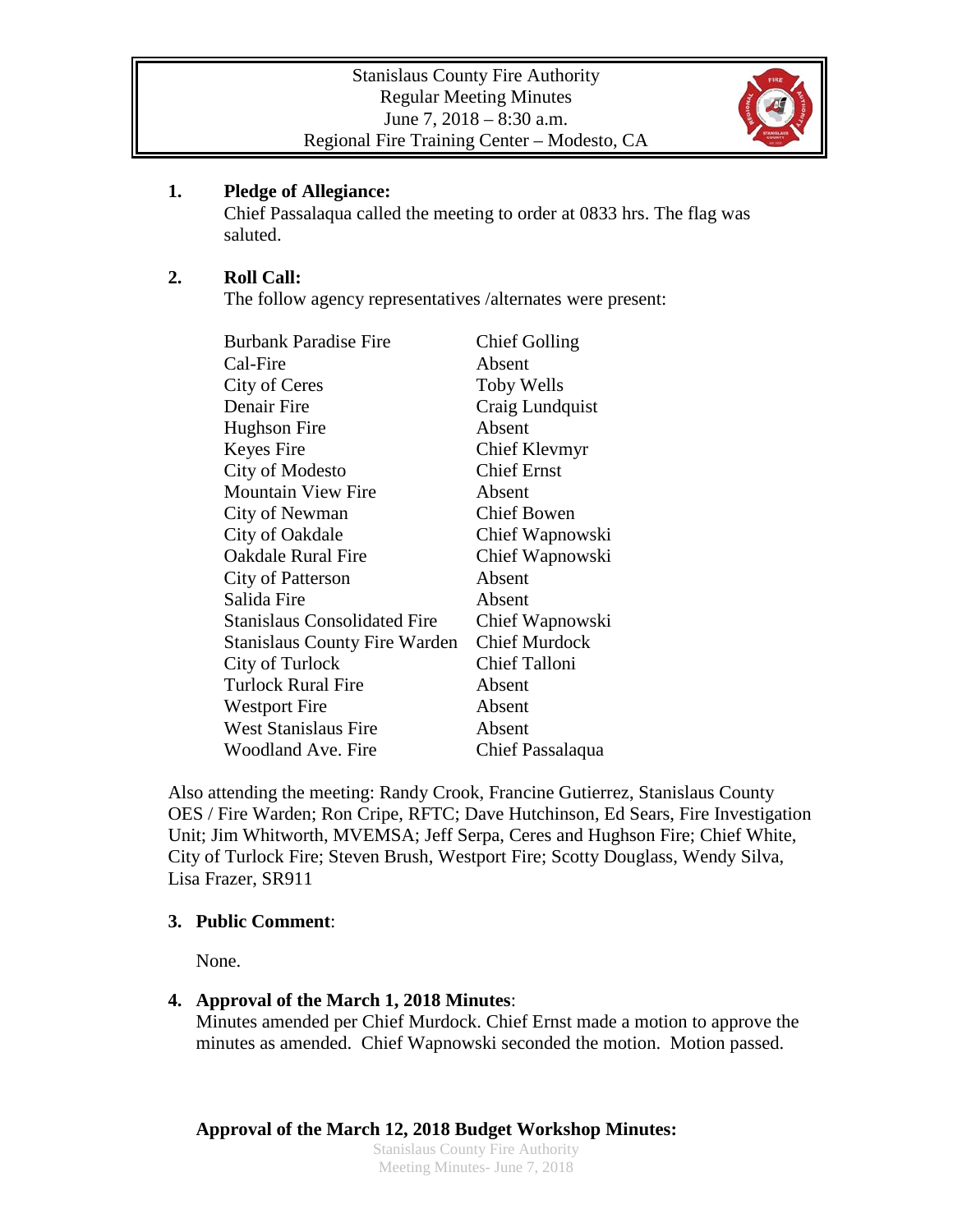Chief Murdock made a motion to approve the minutes. Chief Ernst seconded the motion. Motion passed.

#### **Approval of the March 19, 2018 Special Meeting Minutes**:

Chief Ernst made a motion to approve the minutes. Chief Wapnowski seconded the motion. Motion passed.

#### **5. Staff/Committee Reports:**

#### **5.1 Fire Investigation Report**

Dave Hutchinson reported a total of 175 investigations during the reporting period of February 2018 – April 2018: 110 structure fires, 44 vehicle fires, 5 vegetation, 16 trash/dumpster/other. The total Modesto Fire Department investigations - 90; County agencies - 85. A full report sorted by department/district was included in the agenda packet.

## **5.2 Fire Prevention Report**

Fire Marshal Randy Crook reported the Fire Prevention Bureau has received 60-70 weed complaints already this season. They are responding as necessary. The first fireworks shoot was last week at Modesto Christian School and there are 3 public shoots planned for the  $4<sup>th</sup>$  of July holiday. There are 46 fireworks booths within the county and there is a booth operator meeting scheduled for next week. Booths will be inspected by the FPB June 28-July 3. A full report was included in the agenda packet.

#### **5.3 Fire Communication Report**

Chad Homme reported there was interference on Command 2 noticed yesterday. It was interference with Sonoma County but the problem has been resolved. Active 911 is being tested which will take a few weeks. A full report was included in the agenda packet.

## **5.4 Fire Training Report**

Ron Cripe reported the Rope Rescue Technician course and the Rescue Systems 2 course were both offered this spring. Both courses are planning to be offered again next year. The Partnership Agreement will be extended through June 30, 2019 upon approval of the Board of Supervisors. Chief Klevmyr reported three CICCS classes were held in Turlock and were well attended. More classes will be offered in the future. A full report was included in the agenda packet.

#### **5.5 Administration and Support Report**

Francine Gutierrez reported on the FY 2017-2018 Fire Service Fund budget. She encouraged agencies seeking reimbursement for Active 911 and Target Solutions to have their information to her no later than June 22, 2018. A full report was included in the agenda packet.

#### **5.6 Business Plan Committee Report**